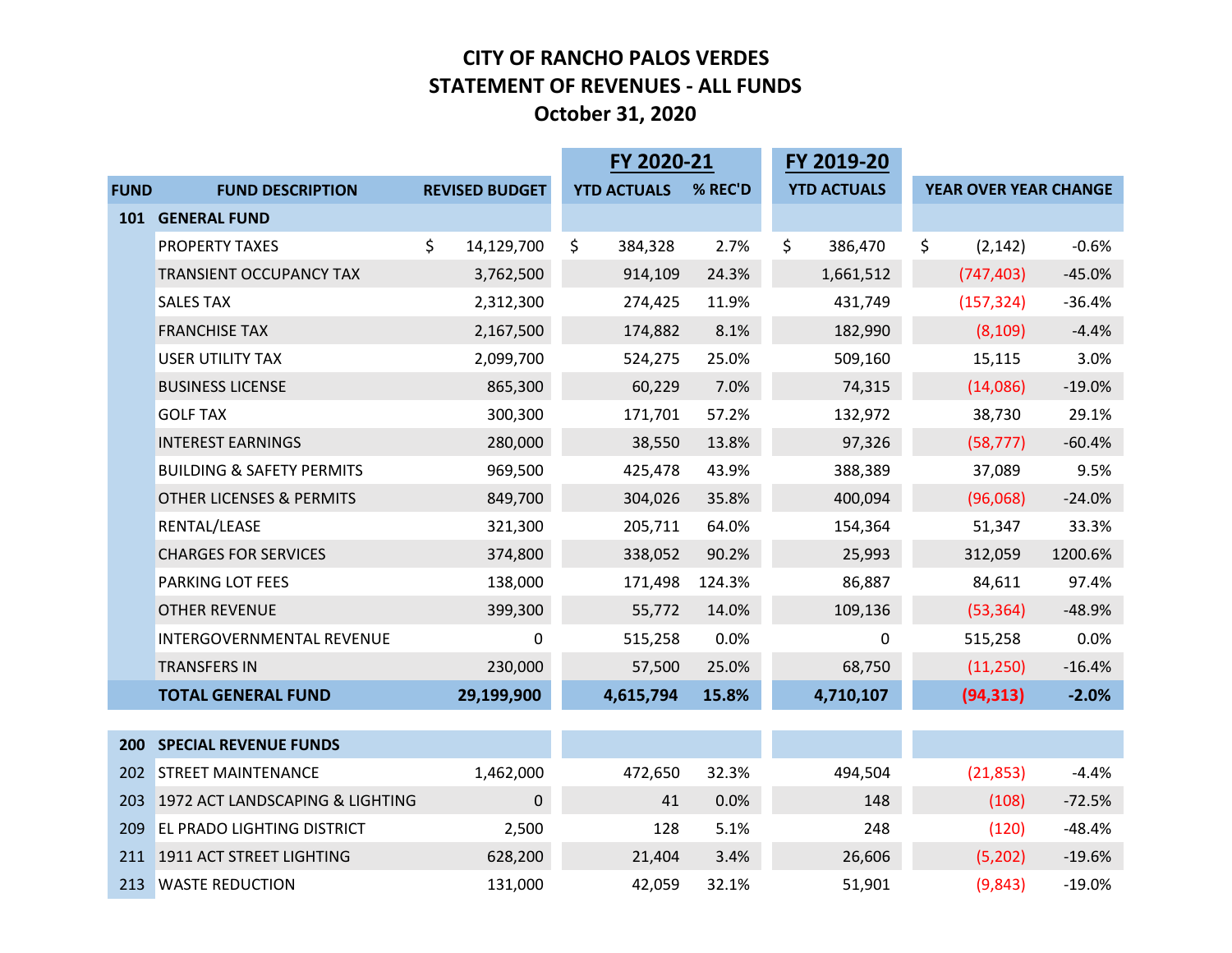#### **CITY OF RANCHO PALOS VERDE S STATEMENT OF REVENUES ‐ ALL FUNDS October 31, 2020**

|             | FY 2020-21                          |                       |                    |         | FY 2019-20         |                       |           |
|-------------|-------------------------------------|-----------------------|--------------------|---------|--------------------|-----------------------|-----------|
| <b>FUND</b> | <b>FUND DESCRIPTION</b>             | <b>REVISED BUDGET</b> | <b>YTD ACTUALS</b> | % REC'D | <b>YTD ACTUALS</b> | YEAR OVER YEAR CHANGE |           |
| 214         | AIR QUALITY MANAGEMENT              | 55,000                | 210                | 0.4%    | 483                | (273)                 | $-56.6%$  |
| 215         | PROPOSITION C                       | 702,400               | 240,655            | 34.3%   | 250,005            | (9, 349)              | $-3.7%$   |
| 216         | PROPOSITION A                       | 849,400               | 291,803            | 34.4%   | 309,690            | (17, 886)             | $-5.8%$   |
| 217         | <b>PUBLIC SAFETY GRANTS</b>         | 157,700               | 77,489             | 49.1%   | 76,502             | 987                   | 1.3%      |
| 220         | <b>MEASURE R</b>                    | 545,400               | 181,464            | 33.3%   | 189,334            | (7, 870)              | $-4.2%$   |
| 221         | <b>MEASURE M</b>                    | 530,000               | 204,693            | 38.6%   | 207,429            | (2,736)               | $-1.3%$   |
| 222         | <b>HABITAT RESTORATION</b>          | 12,400                | 1,109              | 8.9%    | 4,763              | (3,653)               | $-76.7%$  |
| 223         | <b>SUBREGION ONE MAINTENANCE</b>    | 24,000                | 3,590              | 15.0%   | 12,746             | (9, 156)              | $-71.8%$  |
| 224         | <b>MEASURE A MAINTENANCE</b>        | 91,000                | 75                 | 0.1%    | 305                | (230)                 | $-75.5%$  |
| 225         | <b>ABALONE COVE SEWER DISTRICT</b>  | 52,000                | 361                | 0.7%    | 115,686            | (115, 325)            | $-99.7%$  |
| 227         | <b>GINSBURG CULTURAL ART BLD</b>    | $\boldsymbol{0}$      | 0                  | 0.0%    | 8                  | (8)                   | $-100.0%$ |
| 228         | DONOR RESTRICTED CONTRIBUTIONS      | 25,000                | 4,107              | 16.4%   | 10,547             | (6, 440)              | $-61.1%$  |
|             | <b>TOTAL SPECIAL REVENUE FUNDS</b>  | 5,268,000             | 1,541,838          | 29.3%   | 1,750,905          | (209, 067)            | $-11.9%$  |
|             |                                     |                       |                    |         |                    |                       |           |
| 300         | <b>CAPITAL PROJECTS FUNDS</b>       |                       |                    |         |                    |                       |           |
| 310         | <b>COMMUNITY DEVELOPMENT BLOCK</b>  | 217,700               | 0                  | 0.0%    | 4,675              | (4,675)               | $-100.0%$ |
| 330         | <b>INFRASTRUCTURE IMPROVEMENTS</b>  | 2,394,000             | 519,823            | 21.7%   | 1,136,620          | (616, 797)            | $-54.3%$  |
| 331         | <b>FEDERAL GRANTS</b>               | 0                     | 0                  | 0.0%    | 507                | (507)                 | $-100.0%$ |
| 332         | <b>STATE GRANTS</b>                 | $\Omega$              | $\mathbf 0$        | 0.0%    | 300,000            | (300,000)             | $-100.0%$ |
| 334         | <b>QUIMBY PARK DEVELOPMENT</b>      | 25,000                | 25,352             | 101.4%  | 8,228              | 17,123                | 208.1%    |
| 336         | LOW-MODERATE INCOME HOUSING         | 46,200                | 314                | 0.7%    | 874                | (560)                 | $-64.1%$  |
| 337         | <b>AFFORDABLE HOUSING PROJECTS</b>  | 15,000                | 1,210              | 8.1%    | 4,396              | (3, 185)              | $-72.5%$  |
| 338         | DEVELOP IMPACT MITIGATION (EET)     | 10,000                | 483                | 4.8%    | 10,480             | (9,997)               | $-95.4%$  |
| 343         | <b>MEASURE W</b>                    | 690,000               | 0                  | 0.0%    | 0                  | 0                     | 0.0%      |
|             | <b>TOTAL CAPITAL PROJECTS FUNDS</b> | 3,397,900             | 547,182            | 16.1%   | 1,465,780          | (918, 598)            | $-62.7%$  |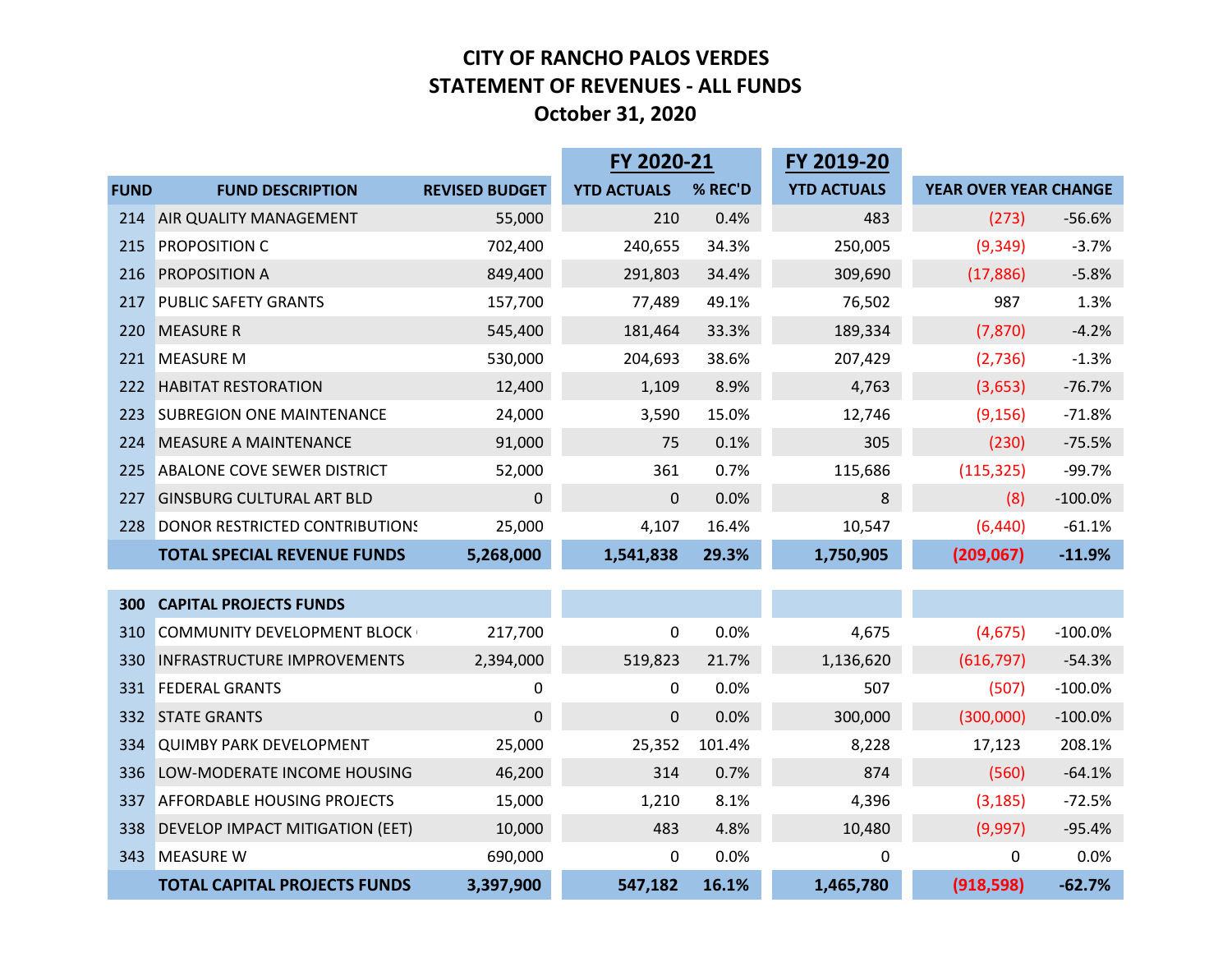#### **CITY OF RANCHO PALOS VERDE S STATEMENT OF REVENUES ‐ ALL FUNDS October 31, 2020**

|             |                                       |                       | FY 2020-21         |         | FY 2019-20         |                              |            |
|-------------|---------------------------------------|-----------------------|--------------------|---------|--------------------|------------------------------|------------|
| <b>FUND</b> | <b>FUND DESCRIPTION</b>               | <b>REVISED BUDGET</b> | <b>YTD ACTUALS</b> | % REC'D | <b>YTD ACTUALS</b> | <b>YEAR OVER YEAR CHANGE</b> |            |
|             |                                       |                       |                    |         |                    |                              |            |
| 500         | <b>ENTERPRISE FUNDS</b>               |                       |                    |         |                    |                              |            |
| 501         | WATER QUALITY FLOOD PROTECTION        | 0                     | 0                  | 0.0%    | 998                | (998)                        | $-100.0%$  |
|             | <b>TOTAL ENTERPRISE FUNDS</b>         | $\bf{0}$              | 0                  | 0.0%    | 998                | (998)                        | $-100.0\%$ |
| 600         | <b>INTERNAL SERVICE FUND</b>          |                       |                    |         |                    |                              |            |
| 681         | EQUIPMENT REPLACEMENT                 | 138,300               | 27,104             | 19.6%   | 35,231             | (8, 127)                     | $-23.1%$   |
|             | <b>TOTAL INTERNAL SERVICE FUNDS</b>   | 138,300               | 27,104             | 19.6%   | 35,231             | (8, 127)                     | $-23.1%$   |
|             |                                       |                       |                    |         |                    |                              |            |
|             | <b>REDEVELOPMENT AGENCY</b>           |                       |                    |         |                    |                              |            |
| 701         | REDEVELOPMENT OBLIGATION              | 0                     | 5                  | 0.0%    | 2,555              | (2, 551)                     | $-99.8%$   |
|             | <b>TOTAL REDEVELOPMENT AGENCY</b>     | $\bf{0}$              | 5                  | 0.0%    | 2,555              | (2, 551)                     | $-99.8%$   |
|             |                                       |                       |                    |         |                    |                              |            |
|             | <b>IMPROVEMENT AUTHORITIES</b>        |                       |                    |         |                    |                              |            |
| 285         | IA - PORTUGUESE BEND MAINTENAN        | 22,600                | 5,208              | 23.0%   | 14,425             | (9,217)                      | $-63.9%$   |
| 795         | <b>IMPROVEMENT AUTHORITY - ABALOI</b> | 2,600                 | 2,759              | 106.1%  | 20,257             | (17, 498)                    | $-86.4%$   |
|             | <b>TOTAL IMPROVEMENT AUTHORIT</b>     | 25,200                | 7,967              | 31.6%   | 34,682             | (26, 715)                    | $-77.0%$   |
|             |                                       |                       |                    |         |                    |                              |            |
|             | <b>TOTAL REVENUES</b>                 | \$<br>38,029,300      | \$<br>6,739,890    | 17.7%   | \$.<br>8,000,259   | \$ (1,260,369)               | $-15.8%$   |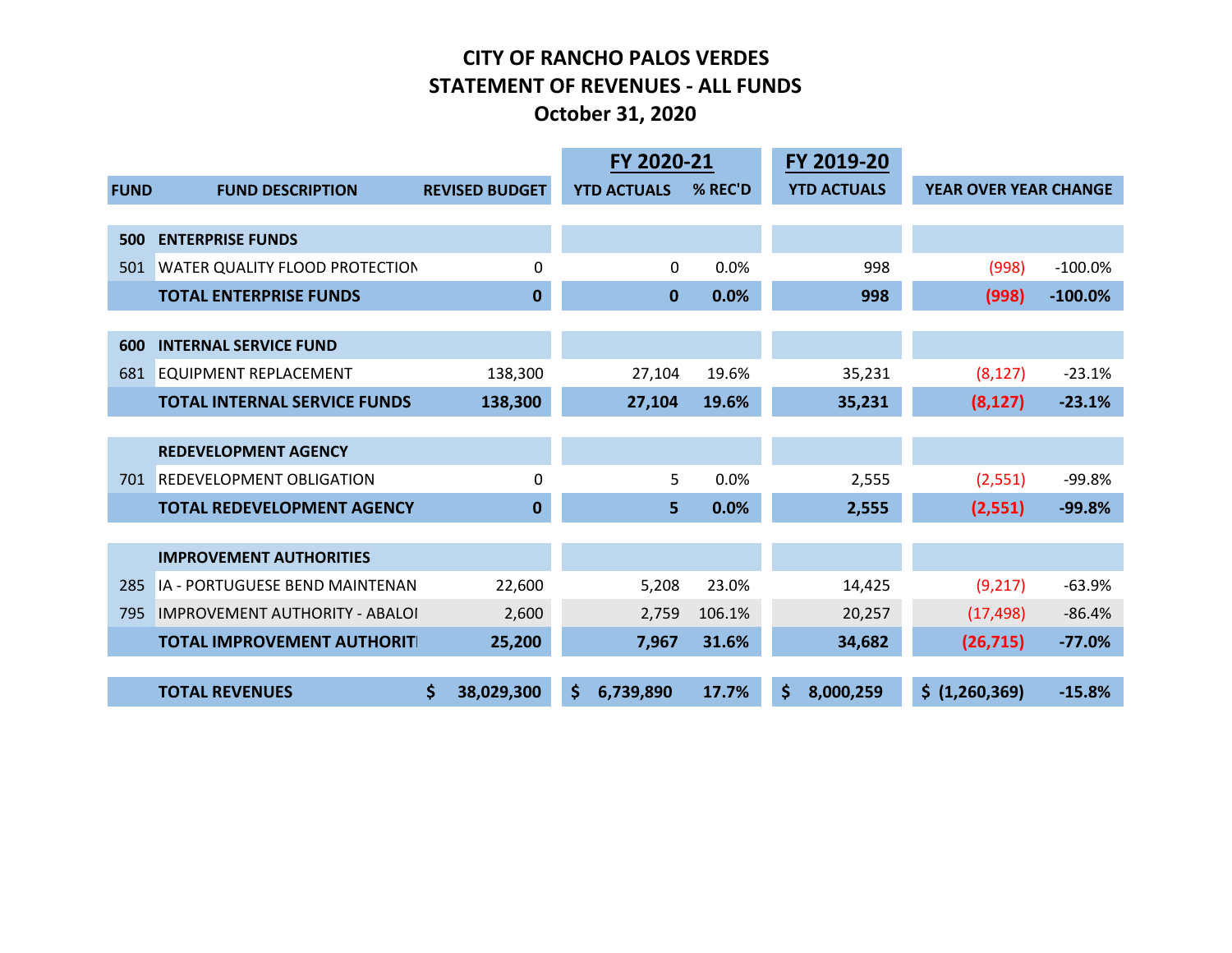|             |               |                   |                                      |             |                       |                    |                    |                     | <b>AVAILABLE</b> |          |
|-------------|---------------|-------------------|--------------------------------------|-------------|-----------------------|--------------------|--------------------|---------------------|------------------|----------|
| <b>FUND</b> | <b>OBJECT</b> | <b>ACCOUNT</b>    | <b>ACCOUNT DESCRIPTION</b>           | <b>TYPE</b> | <b>REVISED BUDGET</b> | <b>YTD REVENUE</b> | <b>MTD REVENUE</b> | <b>ENCUMBRANCES</b> | <b>BUDGET</b>    | % USED   |
| 101         | 3101          | 101-300-0000-3101 | <b>GOLF TAXES</b>                    | R           | $-300,300$            | $-171,701.21$      | $-58,094.85$       | 0.00                | $-128,599$       | 57.20    |
| 101         | 3102          | 101-300-0000-3102 | <b>PROPERTY TAXES - SECURED</b>      | R           | $-8,553,800$          | $-231,772.54$      | 0.00               | 0.00                | $-8,322,027$     | 2.70     |
| 101         | 3107          | 101-300-0000-3107 | PROPERTY TAXES - IN LIEU OF          | $\mathsf R$ | $-5,275,900$          | 0.00               | 0.00               | 0.00                | $-5,275,900$     | 0.00     |
| 101         | 3108          | 101-300-0000-3108 | PROPERTY TAXES - RPTTF RDA           | R           | $-25,000$             | $-7,593.71$        | 0.00               | 0.00                | $-17,406$        | 30.40    |
| 101         | 3110          | 101-300-0000-3110 | <b>PROPERTY TRANSFER TAXES</b>       | R           | $-275,000$            | $-144,961.64$      | -45,776.79         | 0.00                | $-130,038$       | 52.70    |
| 101         | 3111          | 101-300-0000-3111 | <b>FRANCHISE TAXES</b>               | R           | $-2,167,500$          | $-174,881.55$      | $-9,302.75$        | 0.00                | $-1,992,618$     | 8.10     |
| 101         | 3112          | 101-300-0000-3112 | <b>SALES TAXES</b>                   | R           | $-2,240,000$          | $-260,577.57$      | 8,751.69           | 0.00                | $-1,979,422$     | 11.60    |
| 101         | 3113          | 101-300-0000-3113 | <b>SALES TAXES PSAF</b>              | R           | $-72,300$             | $-13,847.22$       | $-6,800.56$        | 0.00                | $-58,453$        | 19.20    |
| 101         | 3114          | 101-300-0000-3114 | UTILITY USERS TAXES - ELEC.          | R           | $-982,200$            | $-251,565.30$      | $-10,681.93$       | 0.00                | $-730,635$       | 25.60    |
| 101         | 3115          | 101-300-0000-3115 | UTILITY USERS TAXES - WATER          | R           | $-747,500$            | $-214,632.60$      | 3,160.95           | 0.00                | $-532,867$       | 28.70    |
| 101         | 3116          | 101-300-0000-3116 | UTILITY USERS TAXES - GAS            | R           | $-370,000$            | $-58,076.91$       | $-2,397.31$        | 0.00                | $-311,923$       | 15.70    |
| 101         | 3120          | 101-300-0000-3120 | TRANSIENT OCC. TAXES - MISC          | R           | $-142,700$            | $-38,432.45$       | $-12,613.80$       | 0.00                | $-104,268$       | 26.90    |
| 101         | 3121          | 101-300-0000-3121 | TRANSIENT OCC. TAXES-TERRANEA        | R           | $-3,619,800$          | $-875,676.75$      | 0.00               | 0.00                | $-2,744,123$     | 24.20    |
| 101         | 3202          | 101-300-0000-3202 | <b>BUILDING &amp; SAFETY PERMITS</b> | R           | $-969,500$            | $-425,478.43$      | $-108,478.77$      | 0.00                | $-544,022$       | 43.90    |
| 101         | 3203          | 101-300-0000-3203 | PLAN CHECK PERMITS                   | R           | $-308,400$            | $-109,303.36$      | $-22,779.69$       | 0.00                | $-199,097$       | 35.40    |
| 101         | 3205          | 101-300-0000-3205 | <b>FILM PERMITS</b>                  | R           | $-30,700$             | $-588.00$          | $-147.00$          | 0.00                | $-30,112$        | 1.90     |
| 101         | 3206          | 101-300-0000-3206 | <b>ANIMAL LICENSES</b>               | R           | $-27,400$             | $-8,167.00$        | $-4,704.50$        | 0.00                | $-19,233$        | 29.80    |
| 101         | 3207          | 101-300-0000-3207 | <b>BUILDING &amp; SAFETY SMIP</b>    | R           | $-3,000$              | 339.37             | 1,418.56           | 0.00                | $-3,339$         | $-11.30$ |
| 101         | 3208          | 101-300-0000-3208 | BUILDING & SAFETY ADMIN FEES         | R           | $-4,300$              | 70.97              | 521.97             | 0.00                | $-4,371$         | $-1.70$  |
| 101         | 3209          | 101-300-0000-3209 | <b>GEOLOGY PERMITS</b>               | R           | $-112,900$            | $-46,910.00$       | $-11,535.00$       | 0.00                | $-65,990$        | 41.60    |
| 101         | 3210          | 101-300-0000-3210 | <b>BUSINESS LICENSE TAXES</b>        | R           | $-865,300$            | $-60,229.05$       | $-22,023.00$       | 0.00                | $-805,071$       | 7.00     |
| 101         | 3212          | 101-300-0000-3212 | <b>BUSINESS LICENSE PENALTY</b>      | R           | $-17,900$             | $-2,040.60$        | $-1,241.15$        | 0.00                | $-15,859$        | 11.40    |
| 101         | 3213          | 101-300-0000-3213 | PARKING PERMITS-OVERSIZED VEH.       | R           | -500                  | $-56.25$           | 0.00               | 0.00                | $-444$           | 11.30    |
| 101         | 3214          | 101-300-0000-3214 | PARKING PERMIT DECALS                | R           | $-300$                | $-152.25$          | $-36.25$           | 0.00                | $-148$           | 50.80    |
| 101         | 3215          | 101-300-0000-3215 | PLANNING & ZONING PERMITS            | R           | $-271,200$            | $-98,204.55$       | $-22,620.00$       | 0.00                | $-172,995$       | 36.20    |
| 101         | 3217          | 101-300-0000-3217 | <b>VIEW RESTRORATION PERMITS</b>     | R           | $-4,800$              | $-10,212.00$       | $-5,106.00$        | 0.00                | 5,412            | 212.80   |
| 101         | 3218          | 101-300-0000-3218 | PLANNING MISC. PERMITS               | R           | $-8,000$              | $-2,685.00$        | $-681.00$          | 0.00                | $-5,315$         | 33.60    |
| 101         | 3219          | 101-300-0000-3219 | <b>ROW - MISC PERMITS</b>            | R           | -74,600               | $-27,080.00$       | $-7,643.00$        | 0.00                | -47,520          | 36.30    |
| 101         | 3220          | 101-300-0000-3220 | <b>ROW - DUMPSTER PERMITS</b>        | R           | $-3,600$              | $-1,078.00$        | $-294.00$          | 0.00                | $-2,522$         | 29.90    |
| 101         | 3501          | 101-300-0000-3501 | <b>TOW FEES</b>                      | R           | $-5,800$              | $-498.00$          | 0.00               | 0.00                | $-5,302$         | 8.60     |
| 101         | 3502          | 101-300-0000-3502 | <b>FALSE ALARM</b>                   | R           | $-4,800$              | 100.00             | 0.00               | 0.00                | $-4,900$         | $-2.10$  |
| 101         | 3503          | 101-300-0000-3503 | <b>TRAFFIC TICKETS</b>               | R           | $-61,800$             | $-9,030.58$        | $-3,032.34$        | 0.00                | $-52,769$        | 14.60    |
| 101         | 3601          | 101-300-0000-3601 | <b>INTEREST EARNINGS</b>             | $\mathsf R$ | $-280,000$            | $-38,549.61$       | $-9,222.50$        | 0.00                | $-241,450$       | 13.80    |
| 101         | 3602          | 101-300-0000-3602 | RENTAL/LEASES                        | R           | $-141,300$            | $-208,459.05$      | $-59,137.04$       | 0.00                | 67,159           | 147.50   |
| 101         | 3801          | 101-300-0000-3801 | ADMINISTRATIVE OVERHEAD              | R           | $-150,000$            | $-32,231.72$       | 0.00               | 0.00                | $-117,768$       | 21.50    |
| 101         | 3902          | 101-300-0000-3902 | <b>CASP FEES</b>                     | R           | $-4,500$              | $-590.40$          | $-590.40$          | 0.00                | $-3,910$         | 13.10    |
| 101         | 3904          | 101-300-0000-3904 | RDA LOAN REPAYMENT                   | R           | $-298,800$            | $-298,827.00$      | 0.00               | 0.00                | 27               | 100.00   |
| 101         | 3908          | 101-300-0000-3908 | RDA ADMINISTRATIVE FEES              | R           | $-16,000$             | $-8,000.00$        | 0.00               | 0.00                | $-8,000$         | 50.00    |
| 101         | 3999          | 101-300-0000-3999 | MISCELLANEOUS REVENUE                | R           | $-60,000$             | $-31,224.66$       | $-10,447.42$       | 0.00                | $-28,775$        | 52.00    |
| 101         | 9217          | 101-300-0000-9217 | TRANSFER - PUBLIC SAFETY             | R           | $-140,000$            | $-32,500.00$       | 0.00               | 0.00                | $-107,500$       | 23.20    |
| 101         | 9224          | 101-300-0000-9224 | TRANSFER - MEASURE A MAINT           | R           | $-90,000$             | $-25,000.00$       | 0.00               | 0.00                | $-65,000$        | 27.80    |
| 101         | 3999          | 101-300-1430-3999 | MISCELLANEOUS REVENUE                | R           | $-1,500$              | 0.00               | 0.00               | 0.00                | $-1,500$         | 0.00     |
| 101         | 3412          | 101-300-5120-3412 | PROGRAM/EVENT FEES                   | R           | $-5,200$              | $-30.00$           | 0.00               | 0.00                | $-5,170$         | 0.60     |
| 101         | 3602          | 101-300-5120-3602 | RENTAL/LEASES                        | R           | $-4,800$              | $-876.00$          | 0.00               | 0.00                | $-3,924$         | 18.30    |
| 101         | 3602          | 101-300-5130-3602 | RENTAL/LEASES                        | R           | $-14,600$             | $-523.00$          | $-180.00$          | 0.00                | $-14,077$        | 3.60     |
| 101         | 3602          | 101-300-5140-3602 | RENTAL/LEASES                        | R           | $-4,600$              | $-1,139.16$        | $-50.00$           | 0.00                | $-3,461$         | 24.80    |
| 101         | 3602          | 101-300-5150-3602 | RENTAL/LEASES                        | R           | $-3,100$              | 0.00               | 0.00               | 0.00                | $-3,100$         | 0.00     |
| 101         | 3411          | 101-300-5160-3411 | PARKING LOT FEES                     | R           | $-138,000$            | $-171,498.01$      | $-31,062.00$       | 0.00                | 33,498           | 124.30   |
| 101         | 3412          | 101-300-5170-3412 | PROGRAM/EVENT FEES                   | R           | $-8,000$              | 0.00               | 0.00               | 0.00                | $-8,000$         | 0.00     |
| 101         | 3901          | 101-300-5170-3901 | <b>DONATIONS</b>                     | R           | $-3,800$              | 0.00               | 0.00               | 0.00                | $-3,800$         | 0.00     |
|             |               |                   |                                      |             |                       |                    |                    |                     |                  |          |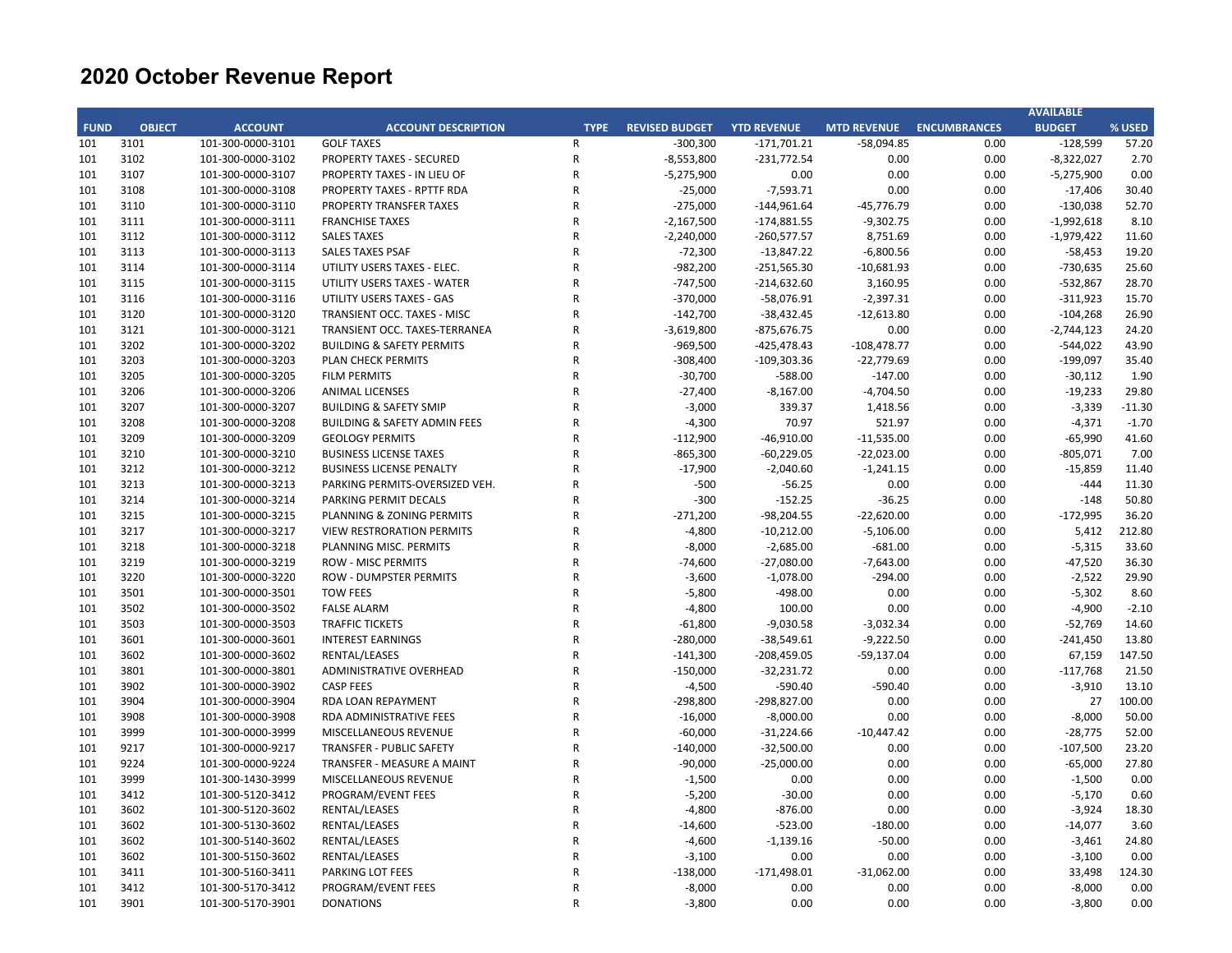|             |               |                                        |                                                      |             |                       |                          |                    |                     | <b>AVAILABLE</b>      |              |
|-------------|---------------|----------------------------------------|------------------------------------------------------|-------------|-----------------------|--------------------------|--------------------|---------------------|-----------------------|--------------|
| <b>FUND</b> | <b>OBJECT</b> | <b>ACCOUNT</b>                         | <b>ACCOUNT DESCRIPTION</b>                           | <b>TYPE</b> | <b>REVISED BUDGET</b> | <b>YTD REVENUE</b>       | <b>MTD REVENUE</b> | <b>ENCUMBRANCES</b> | <b>BUDGET</b>         | % USED       |
| 101         | 3602          | 101-300-5180-3602                      | RENTAL/LEASES                                        | R           | $-152,900$            | 5,286.00                 | 0.00               | 0.00                | $-158,186$            | $-3.50$      |
| 101         | 3701          | 101-300-5180-3701                      | <b>PVIC SALES TAXABLE</b>                            | R           | $-79,200$             | 0.00                     | 0.00               | 0.00                | $-79,200$             | 0.00         |
| 101         | 3901          | 101-300-5180-3901                      | <b>DONATIONS</b>                                     | R           | $-5,400$              | $-21.00$                 | $-21.00$           | 0.00                | $-5,379$              | 0.40         |
| 101         | 3412          | 101-300-5190-3412                      | PROGRAM/EVENT FEES                                   | R           | $-1,000$              | 0.00                     | 0.00               | 0.00                | $-1,000$              | 0.00         |
| 101         | 3901          | 101-300-5190-3901                      | <b>DONATIONS</b>                                     | R           | $-800$                | 0.00                     | 0.00               | 0.00                | $-800$                | 0.00         |
| 101         | 3504          | 101-300-4140-3504                      | <b>CODE ENFORCEMENT CITATIONS</b>                    | R           | $-15,000$             | $-11,250.00$             | $-200.00$          | 0.00                | $-3,750$              | 75.00        |
| 101         | 3412          | 101-300-5131-3412                      | PROGRAM/EVENT FEES                                   | R           | $-34,600$             | $-180.00$                | $-180.00$          | 0.00                | $-34,420$             | 0.50         |
| 101         | 3301          | 101-300-9101-3301                      | <b>FEDERAL GRANTS</b>                                | R           | $\pmb{0}$             | $-515,258.00$            | $-257,630.00$      | 0.00                | 515,258               | 100.00       |
| 202         | 3304          | 202-300-0000-3304                      | STATE GRANTS - SECTION 2103                          | R           | $-291,500$            | $-111,391.92$            | $-29,172.17$       | 0.00                | $-180,108$            | 38.20        |
| 202         | 3305          | 202-300-0000-3305                      | STATE GRANTS - SECTION 2105                          | R           | $-190,200$            | $-73,846.08$             | $-18,898.80$       | 0.00                | $-116,354$            | 38.80        |
| 202         | 3306          | 202-300-0000-3306                      | STATE GRANTS - SECTION 2106                          | R           | $-116,100$            | -44,094.98               | $-11,231.22$       | 0.00                | $-72,005$             | 38.00        |
| 202         | 3307          | 202-300-0000-3307                      | STATE GRANTS - SECTION 2107                          | R           | $-249,700$            | $-101,693.94$            | $-26,004.38$       | 0.00                | $-148,006$            | 40.70        |
| 202         | 3308          | 202-300-0000-3308                      | STATE GRANTS - SECTION 2107.5                        | R           | $-4,800$              | $-6,000.00$              | 0.00               | 0.00                | 1,200                 | 125.00       |
| 202         | 3309          | 202-300-0000-3309                      | STATE GAS TAX - SB1                                  | R           | $-565,700$            | $-133,628.45$            | $-70,671.66$       | 0.00                | $-432,072$            | 23.60        |
| 202         | 3601          | 202-300-0000-3601                      | <b>INTEREST EARNINGS</b>                             | R           | $-5,400$              | $-1,994.72$              | 0.00               | 0.00                | $-3,405$              | 36.90        |
| 202         | 3999          | 202-300-0000-3999                      | MISCELLANEOUS REVENUE                                | R           | $-38,600$             | 0.00                     | 0.00               | 0.00                | $-38,600$             | 0.00         |
| 203         | 3601          | 203-300-0000-3601                      | <b>INTEREST EARNINGS</b>                             | R           | 0                     | $-40.83$                 | 0.00               | 0.00                | 41                    | 100.00       |
| 209         | 3102          | 209-300-0000-3102                      | <b>PROPERTY TAXES - SECURED</b>                      | R           | $-2,300$              | $-76.85$                 | 0.00               | 0.00                | $-2,223$              | 3.30         |
| 209         | 3601          | 209-300-0000-3601                      | <b>INTEREST EARNINGS</b>                             | R           | $-200$                | $-51.31$                 | 0.00               | 0.00                | $-149$                | 25.70        |
| 211         | 3102          | 211-300-0000-3102                      | <b>PROPERTY TAXES - SECURED</b>                      | R           | $-606,800$            | $-19,371.58$             | 0.00               | 0.00                | -587,428              | 3.20         |
| 211         | 3601          | 211-300-0000-3601                      | <b>INTEREST EARNINGS</b>                             | R           | $-21,400$             | $-2,032.30$              | 0.00               | 0.00                | $-19,368$             | 9.50         |
| 213         | 3302          | 213-300-0000-3302                      | <b>STATE GRANTS</b>                                  | R           | $-22,100$             | 0.00                     | 0.00               | 0.00                | $-22,100$             | 0.00         |
| 213         | 3406          | 213-300-0000-3406                      | <b>WASTE REDUCTION FEES</b>                          | R           | $-104,300$            | $-41,427.48$             | $-8,530.28$        | 0.00                | $-62,873$             | 39.70        |
| 213         | 3601          | 213-300-0000-3601                      | <b>INTEREST EARNINGS</b>                             | R           | $-4,600$              | $-631.12$                | 0.00               | 0.00                | $-3,969$              | 13.70        |
| 214         | 3303          | 214-300-0000-3303                      | <b>LOCAL GRANTS</b>                                  | R           | $-50,000$             | 0.00                     | 0.00               | 0.00                | $-50,000$             | 0.00         |
| 214         | 3601          | 214-300-0000-3601                      | <b>INTEREST EARNINGS</b>                             | R           | $-5,000$              | $-209.69$                | 0.00               | 0.00                | $-4,790$              | 4.20         |
| 215         | 3303          | 215-300-0000-3303                      | <b>LOCAL GRANTS</b>                                  | R           | $-696,200$            | $-239,495.76$            | $-65,975.11$       | 0.00                | -456,704              | 34.40        |
| 215         | 3601          | 215-300-0000-3601                      | <b>INTEREST EARNINGS</b>                             | R           | $-6,200$              | $-1,159.68$              | 0.00               | 0.00                | $-5,040$              | 18.70        |
| 216         | 3303          | 216-300-0000-3303                      | <b>LOCAL GRANTS</b>                                  | R           | $-839,400$            | $-288,735.42$            | $-79,530.92$       | 0.00                | $-550,665$            | 34.40        |
| 216         | 3601          | 216-300-0000-3601                      | <b>INTEREST EARNINGS</b>                             | R           | $-10,000$             | $-3,067.98$              | 0.00               | 0.00                | $-6,932$              | 30.70        |
| 217         | 3302          | 217-300-0000-3302                      | <b>STATE GRANTS</b>                                  | R           | $-150,000$            | $-77,396.25$             | $-77,396.25$       | 0.00                | $-72,604$             | 51.60        |
| 217         | 3601          | 217-300-0000-3601                      | <b>INTEREST EARNINGS</b>                             | R           | $-7,700$              | $-92.73$                 | 0.00               | 0.00                | $-7,607$              | 1.20         |
| 220         | 3303          | 220-300-0000-3303                      | <b>LOCAL GRANTS</b>                                  | R           | $-522,200$            | $-179,551.35$            | -49,491.34         | 0.00                | $-342,649$            | 34.40        |
| 220         | 3601          | 220-300-0000-3601                      | <b>INTEREST EARNINGS</b>                             | R           | $-23,200$             | $-1,912.44$              | 0.00               | 0.00                | $-21,288$             | 8.20         |
| 221         | 3303          | 221-300-0000-3303                      | <b>LOCAL GRANTS</b>                                  | R           | $-529,500$            | $-204,415.41$            | $-56,770.84$       | 0.00                | $-325,085$            | 38.60        |
| 221         | 3601          | 221-300-0000-3601                      | <b>INTEREST EARNINGS</b>                             | R           | $-500$                | $-277.67$                | 0.00               | 0.00                | $-222$                | 55.50        |
| 222         | 3601          | 222-300-0000-3601                      | <b>INTEREST EARNINGS</b>                             | R           | $-12,400$             | $-1,109.37$              | 0.00               | 0.00                | $-11,291$             | 8.90         |
| 223         | 3601          | 223-300-0000-3601                      | <b>INTEREST EARNINGS</b>                             | R           | $-14,000$             | $-1,089.93$              | 0.00               | 0.00                | $-12,910$             | 7.80         |
| 223         | 9101          | 223-300-0000-9101                      | <b>TRANSFER - GENERAL FUND</b>                       | R           | $-10,000$             | $-2,500.00$              | 0.00               | 0.00                | $-7,500$              | 25.00        |
| 224         | 3303          | 224-300-0000-3303                      | <b>LOCAL GRANTS</b>                                  | R           | $-90,000$             | 0.00                     | 0.00               | 0.00                | $-90,000$             | 0.00         |
| 224         | 3601          | 224-300-0000-3601                      | <b>INTEREST EARNINGS</b>                             | R           | $-1,000$              | $-74.86$                 | 0.00               | 0.00                | $-925$                | 7.50         |
| 225         | 3102          | 225-300-0000-3102                      | <b>PROPERTY TAXES - SECURED</b>                      | R           | $-50,000$             | 0.00                     | 0.00               | 0.00                | $-50,000$             | 0.00         |
| 225         | 3601          | 225-300-0000-3601                      | <b>INTEREST EARNINGS</b>                             | R           | $-2,000$              | $-360.78$                | 0.00               | 0.00                | $-1,639$              | 18.00        |
| 228         | 3901          | 228-300-5411-3901                      | <b>DONATIONS</b>                                     | R           | $\mathbf 0$           | $-3,000.00$              | $-1,500.00$        | 0.00                | 3,000                 | 100.00       |
|             |               |                                        |                                                      | R           |                       |                          |                    |                     |                       |              |
| 228<br>285  | 3601<br>3601  | 228-300-0000-3601<br>285-300-0000-3601 | <b>INTEREST EARNINGS</b><br><b>INTEREST EARNINGS</b> | R           | $-25,000$<br>$-2,600$ | $-1,106.93$<br>$-208.08$ | 0.00<br>0.00       | 0.00<br>0.00        | $-23,893$<br>$-2,392$ | 4.40<br>8.00 |
| 285         | 9101          | 285-300-0000-9101                      | TRANSFER - GENERAL FUND                              | R           | $-20,000$             | $-5,000.00$              | 0.00               | 0.00                | $-15,000$             | 25.00        |
| 310         | 3301          | 310-300-0000-3301                      | <b>FEDERAL GRANTS</b>                                | R           | $-217,700$            | 0.00                     | 0.00               | 0.00                | $-217,700$            | 0.00         |
| 330         | 3601          | 330-300-0000-3601                      | <b>INTEREST EARNINGS</b>                             | R           | $-460,000$            | $-36,322.87$             | 0.00               | 0.00                | $-423,677$            | 7.90         |
| 330         | 9101          | 330-300-0000-9101                      | <b>TRANSFER - GENERAL FUND</b>                       | R           | $-1,934,000$          | $-483,500.00$            | 0.00               | 0.00                | $-1,450,500$          | 25.00        |
|             |               |                                        |                                                      |             |                       |                          |                    |                     |                       |              |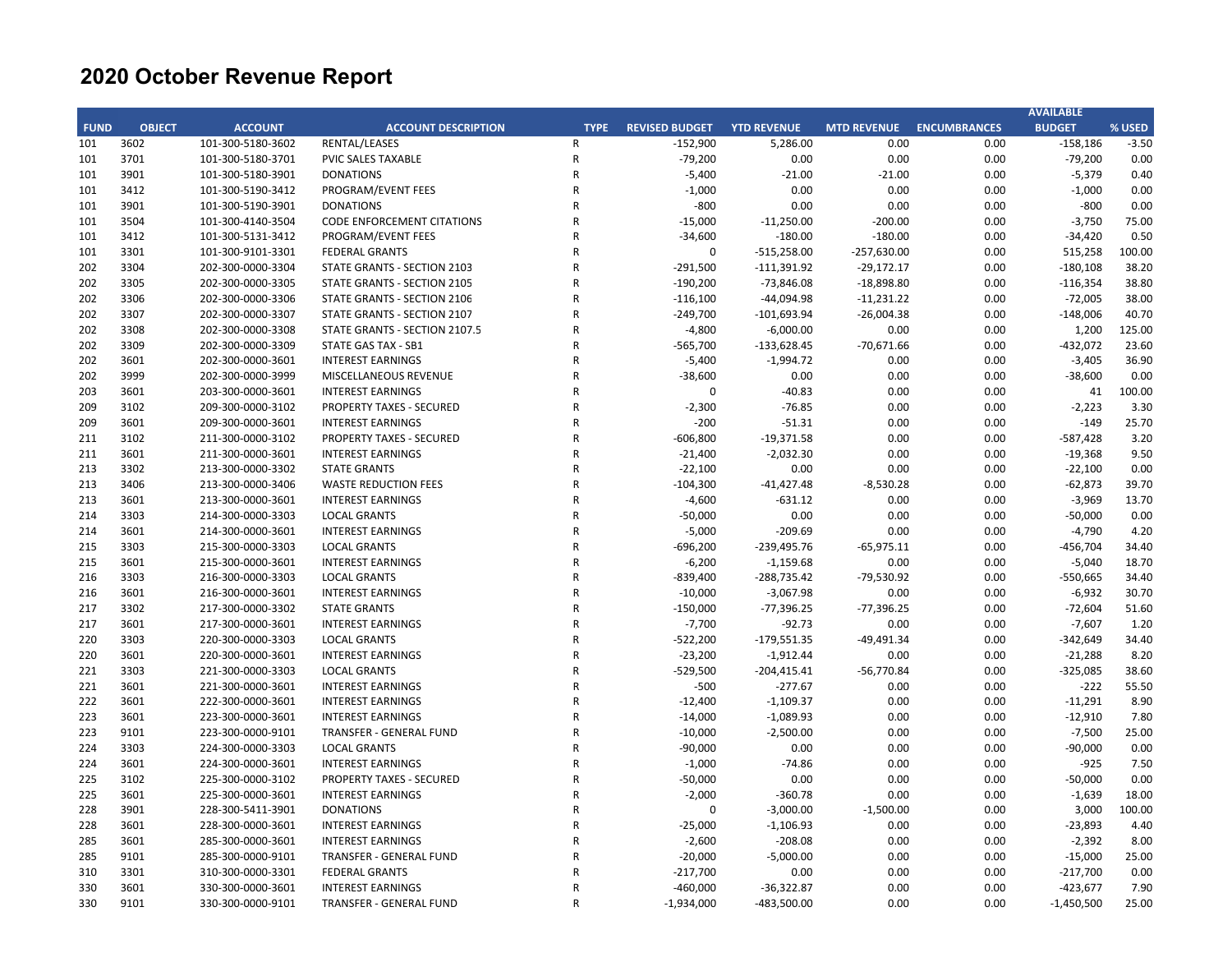|             |               |                   |                               |             |                       |                    |                    |                     | <b>AVAILABLE</b> |        |
|-------------|---------------|-------------------|-------------------------------|-------------|-----------------------|--------------------|--------------------|---------------------|------------------|--------|
| <b>FUND</b> | <b>OBJECT</b> | <b>ACCOUNT</b>    | <b>ACCOUNT DESCRIPTION</b>    | <b>TYPE</b> | <b>REVISED BUDGET</b> | <b>YTD REVENUE</b> | <b>MTD REVENUE</b> | <b>ENCUMBRANCES</b> | <b>BUDGET</b>    | % USED |
| 334         | 3601          | 334-300-0000-3601 | <b>INTEREST EARNINGS</b>      | -R          | $-25,000$             | $-1,699.40$        | 0.00               | 0.00                | $-23,301$        | 6.80   |
| 334         | 3907          | 334-300-0000-3907 | <b>DEVELOPER FEES</b>         | R           | 0                     | $-23,652.33$       | 0.00               | 0.00                | 23,652           | 100.00 |
| 336         | 3601          | 336-300-0000-3601 | <b>INTEREST EARNINGS</b>      | R           | $-3,000$              | $-314.17$          | 0.00               | 0.00                | $-2,686$         | 10.50  |
| 336         | 3904          | 336-300-0000-3904 | <b>RDA LOAN REPAYMENT</b>     | R           | $-43,200$             | 0.00               | 0.00               | 0.00                | -43,200          | 0.00   |
| 337         | 3601          | 337-300-0000-3601 | <b>INTEREST EARNINGS</b>      | R           | $-15,000$             | $-1,210.38$        | 0.00               | 0.00                | $-13,790$        | 8.10   |
| 338         | 3601          | 338-300-0000-3601 | <b>INTEREST EARNINGS</b>      | R           | $-10,000$             | -483.03            | 0.00               | 0.00                | $-9,517$         | 4.80   |
| 343         | 3303          | 343-300-0000-3303 | <b>LOCAL GRANTS</b>           | R           | $-690,000$            | 0.00               | 0.00               | 0.00                | $-690,000$       | 0.00   |
| 681         | 3601          | 681-300-0000-3601 | <b>INTEREST EARNINGS</b>      | R           | $-45,000$             | $-3,704.40$        | 0.00               | 0.00                | -41,296          | 8.20   |
| 681         | 3803          | 681-300-0000-3803 | EQUIPMENT REPLACEMENT CHARGES | R           | $-93,300$             | $-23,400.00$       | 0.00               | 0.00                | -69,900          | 25.10  |
| 701         | 3601          | 701-300-0000-3601 | <b>INTEREST EARNINGS</b>      | R           | O                     | $-4.51$            | 0.00               | 0.00                |                  | 100.00 |
| 795         | 3601          | 795-300-0000-3601 | <b>INTEREST EARNINGS</b>      | R           | $-2,600$              | $-2,758.97$        | 0.00               | 0.00                | 159              | 106.10 |
|             |               |                   | Revenue Total                 |             | -38,029,300           | -6,739,889.74      | $-1,206,029.85$    | 0.00                | $-31,289,410$    | 17.70  |
|             |               |                   | <b>Expense Total</b>          |             |                       | 0.00               | 0.00               | 0.00                | $\Omega$         | 0.00   |
|             |               |                   | <b>Grand Total</b>            |             | $-38,029,300$         | $-6,739,889.74$    | $-1,206,029.85$    | 0.00                | $-31,289,410$    | 17.70  |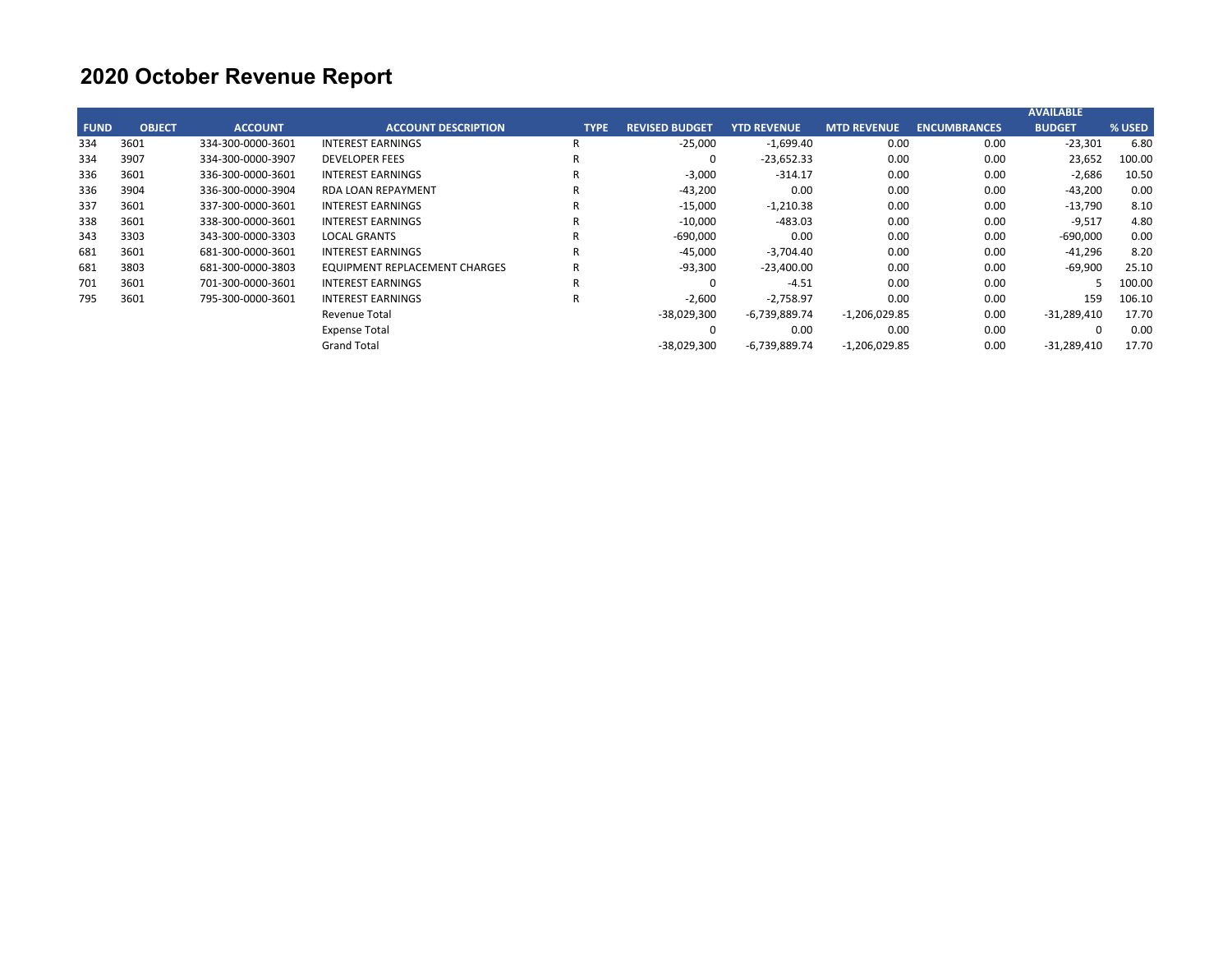|             |               |                   |                                         |              |                                   |                 |               |                                 | <b>AVAILABLE</b> |          |
|-------------|---------------|-------------------|-----------------------------------------|--------------|-----------------------------------|-----------------|---------------|---------------------------------|------------------|----------|
| <b>FUND</b> | <b>OBJECT</b> | <b>ACCOUNT</b>    | <b>ACCOUNT DESCRIPTION</b>              | <b>TYPE</b>  | <b>REVISED BUDGET YTD REVENUE</b> |                 |               | <b>MTD REVENUE ENCUMBRANCES</b> | <b>BUDGET</b>    | % USED   |
| 101         | 3101          | 101-300-0000-3101 | <b>GOLF TAXES</b>                       | R            | $-395,300$                        | $-132,971.57$   | $-44,298.56$  | 0.00                            | $-262,328$       | 33.60    |
| 101         | 3102          | 101-300-0000-3102 | <b>PROPERTY TAXES - SECURED</b>         | $\mathsf{R}$ | $-8,338,300$                      | $-229,371.85$   | 0.00          | 0.00                            | $-8,108,928$     | 2.80     |
| 101         | 3107          | 101-300-0000-3107 | PROPERTY TAXES - IN LIEU OF             | R            | $-5,106,900$                      | 0.00            | 0.00          | 0.00                            | $-5,106,900$     | 0.00     |
| 101         | 3108          | 101-300-0000-3108 | PROPERTY TAXES - RPTTF RDA              | R            | $-50,300$                         | $-31,921.57$    | 0.00          | 0.00                            | $-18,378$        | 63.50    |
| 101         | 3110          | 101-300-0000-3110 | <b>PROPERTY TRANSFER TAXES</b>          | $\mathsf{R}$ | $-480,000$                        | $-125, 176.74$  | $-28,239.77$  | 0.00                            | $-354,823$       | 26.10    |
| 101         | 3111          | 101-300-0000-3111 | <b>FRANCHISE TAXES</b>                  | ${\sf R}$    | $-2,044,400$                      | $-182,990.45$   | $-22,077.85$  | 0.00                            | $-1,861,410$     | 9.00     |
| 101         | 3112          | 101-300-0000-3112 | <b>SALES TAXES</b>                      | ${\sf R}$    | $-2,448,700$                      | $-417,990.11$   | $-212,750.49$ | 0.00                            | $-2,030,710$     | 17.10    |
| 101         | 3113          | 101-300-0000-3113 | <b>SALES TAXES PSAF</b>                 | R            | $-80,300$                         | $-13,758.92$    | $-6,915.51$   | 0.00                            | $-66,541$        | 17.10    |
| 101         | 3114          | 101-300-0000-3114 | UTILITY USERS TAXES - ELEC.             | $\mathsf{R}$ | $-982,200$                        | $-244,863.03$   | $-86,341.21$  | 0.00                            | $-737,337$       | 24.90    |
| 101         | 3115          | 101-300-0000-3115 | UTILITY USERS TAXES - WATER             | R            | $-747,500$                        | $-208,214.04$   | $-72,427.15$  | 0.00                            | $-539,286$       | 27.90    |
| 101         | 3116          | 101-300-0000-3116 | UTILITY USERS TAXES - GAS               | $\mathsf{R}$ | $-212,600$                        | $-56,082.47$    | $-15,762.01$  | 0.00                            | $-156,518$       | 26.40    |
| 101         | 3120          | 101-300-0000-3120 | TRANSIENT OCC. TAXES - MISC             | R            | $-210,100$                        | $-62,921.84$    | $-41,637.00$  | 0.00                            | $-147,178$       | 29.90    |
| 101         | 3121          | 101-300-0000-3121 | TRANSIENT OCC. TAXES-TERRANEA           | R            | $-5,331,200$                      | $-1,598,590.38$ | $-426,971.28$ | 0.00                            | $-3,732,610$     | 30.00    |
| 101         | 3202          | 101-300-0000-3202 | <b>BUILDING &amp; SAFETY PERMITS</b>    | $\mathsf{R}$ | $-1,200,000$                      | -388,389.44     | $-103,812.81$ | 0.00                            | $-811,611$       | 32.40    |
| 101         | 3203          | 101-300-0000-3203 | <b>PLAN CHECK PERMITS</b>               | ${\sf R}$    | $-370,000$                        | $-143,225.31$   | $-29,352.75$  | 0.00                            | $-226,775$       | 38.70    |
| 101         | 3205          | 101-300-0000-3205 | <b>FILM PERMITS</b>                     | ${\sf R}$    | $-2,200$                          | $-147.00$       | 0.00          | 0.00                            | $-2,053$         | 6.70     |
| 101         | 3206          | 101-300-0000-3206 | <b>ANIMAL LICENSES</b>                  | R            | $-30,000$                         | $-4,939.00$     | $-2,326.50$   | 0.00                            | $-25,061$        | 16.50    |
| 101         | 3207          | 101-300-0000-3207 | <b>BUILDING &amp; SAFETY SMIP</b>       | $\mathsf{R}$ | $-1,100$                          | $-778.89$       | 471.67        | 0.00                            | $-321$           | 70.80    |
| 101         | 3208          | 101-300-0000-3208 | <b>BUILDING &amp; SAFETY ADMIN FEES</b> | ${\sf R}$    | $-1,500$                          | $-342.70$       | 179.80        | 0.00                            | $-1,157$         | 22.80    |
| 101         | 3209          | 101-300-0000-3209 | <b>GEOLOGY PERMITS</b>                  | $\mathsf{R}$ | $-120,000$                        | $-42,490.00$    | $-11,155.00$  | 0.00                            | $-77,510$        | 35.40    |
| 101         | 3210          | 101-300-0000-3210 | <b>BUSINESS LICENSE TAXES</b>           | R            | $-904,100$                        | $-74,314.63$    | $-16,946.75$  | 0.00                            | $-829,785$       | 8.20     |
| 101         | 3212          | 101-300-0000-3212 | <b>BUSINESS LICENSE PENALTY</b>         | R            | 0                                 | $-4,306.06$     | $-1,349.40$   | 0.00                            | 4,306            | 100.00   |
| 101         | 3213          | 101-300-0000-3213 | PARKING PERMITS-OVERSIZED VEH.          | ${\sf R}$    | $-500$                            | $-210.00$       | 0.00          | 0.00                            | $-290$           | 42.00    |
| 101         | 3214          | 101-300-0000-3214 | PARKING PERMIT DECALS                   | $\mathsf{R}$ | $-900$                            | $-137.00$       | $-27.25$      | 0.00                            | $-763$           | 15.20    |
| 101         | 3215          | 101-300-0000-3215 | PLANNING & ZONING PERMITS               | ${\sf R}$    | $-370,000$                        | $-155,455.76$   | $-34,843.00$  | 0.00                            | $-214,544$       | 42.00    |
| 101         | 3217          | 101-300-0000-3217 | <b>VIEW RESTRORATION PERMITS</b>        | R            | 0                                 | $-5,106.00$     | 0.00          | 0.00                            | 5,106            | 100.00   |
| 101         | 3218          | 101-300-0000-3218 | PLANNING MISC. PERMITS                  | $\mathsf{R}$ | $-3,000$                          | $-3,340.00$     | $-856.00$     | 0.00                            | 340              | 111.30   |
| 101         | 3219          | 101-300-0000-3219 | <b>ROW - MISC PERMITS</b>               | R            | $-65,000$                         | $-42,452.50$    | $-9,364.50$   | 0.00                            | $-22,548$        | 65.30    |
| 101         | 3220          | 101-300-0000-3220 | <b>ROW - DUMPSTER PERMITS</b>           | R            | $-3,600$                          | $-1,470.00$     | $-294.00$     | 0.00                            | $-2,130$         | 40.80    |
| 101         | 3501          | 101-300-0000-3501 | <b>TOW FEES</b>                         | R            | $-8,000$                          | $-913.00$       | $-332.00$     | 0.00                            | $-7,087$         | 11.40    |
| 101         | 3502          | 101-300-0000-3502 | <b>FALSE ALARM</b>                      | R            | $-1,000$                          | 350.00          | 450.00        | 0.00                            | $-1,350$         | $-35.00$ |
| 101         | 3503          | 101-300-0000-3503 | <b>TRAFFIC TICKETS</b>                  | ${\sf R}$    | $-88,000$                         | $-12,023.21$    | $-7,566.92$   | 0.00                            | $-75,977$        | 13.70    |
| 101         | 3601          | 101-300-0000-3601 | <b>INTEREST EARNINGS</b>                | $\mathsf{R}$ | $-383,600$                        | $-97,326.30$    | 90,119.09     | 0.00                            | $-286,274$       | 25.40    |
| 101         | 3602          | 101-300-0000-3602 | RENTAL/LEASES                           | ${\sf R}$    | $-182,900$                        | -98,806.53      | $-12,419.35$  | 0.00                            | $-84,093$        | 54.00    |
| 101         | 3801          | 101-300-0000-3801 | ADMINISTRATIVE OVERHEAD                 | R            | $-139,700$                        | $-22,425.00$    | 0.00          | 0.00                            | $-117,275$       | 16.10    |
| 101         | 3902          | 101-300-0000-3902 | <b>CASP FEES</b>                        | $\mathsf{R}$ | $-500$                            | $-892.80$       | $-892.80$     | 0.00                            | 393              | 178.60   |
| 101         | 3904          | 101-300-0000-3904 | RDA LOAN REPAYMENT                      | ${\sf R}$    | $-175,000$                        | 0.00            | 0.00          | 0.00                            | $-175,000$       | 0.00     |
| 101         | 3906          | 101-300-0000-3906 | SALES OF SIGNS/SERVICES                 | $\mathsf{R}$ | $-600$                            | 0.00            | 0.00          | 0.00                            | $-600$           | 0.00     |
| 101         | 3999          | 101-300-0000-3999 | MISCELLANEOUS REVENUE                   | R            | $-289,000$                        | $-25,992.50$    | $-16,108.11$  | 0.00                            | $-263,008$       | 9.00     |
| 101         | 9217          | 101-300-0000-9217 | <b>TRANSFER - PUBLIC SAFETY</b>         | R            | $-175,000$                        | $-43,750.00$    | 0.00          | 0.00                            | $-131,250$       | 25.00    |
| 101         | 9224          | 101-300-0000-9224 | TRANSFER - MEASURE A MAINT              | R            | $-100,000$                        | $-25,000.00$    | 0.00          | 0.00                            | $-75,000$        | 25.00    |
| 101         | 3999          | 101-300-1430-3999 | MISCELLANEOUS REVENUE                   | R            | $-400$                            | $-1,080.00$     | $-40.00$      | 0.00                            | 680              | 270.00   |
| 101         | 3412          | 101-300-5120-3412 | PROGRAM/EVENT FEES                      | R            | $\mathbf 0$                       | $-1,422.00$     | $-1,245.00$   | 0.00                            | 1,422            | 100.00   |
| 101         | 3602          | 101-300-5120-3602 | RENTAL/LEASES                           | R            | 0                                 | $-1,041.00$     | $-822.00$     | 0.00                            | 1,041            | 100.00   |
| 101         | 3602          | 101-300-5130-3602 | RENTAL/LEASES                           | $\mathsf{R}$ | $-40,000$                         | $-10,782.50$    | $-5,884.50$   | 0.00                            | $-29,218$        | 27.00    |
| 101         | 3602          | 101-300-5140-3602 | RENTAL/LEASES                           | R            | $-7,000$                          | $-3,794.00$     | $-1,672.50$   | 0.00                            | $-3,206$         | 54.20    |
| 101         | 3602          | 101-300-5150-3602 | RENTAL/LEASES                           | $\mathsf{R}$ | $-20,000$                         | $-1,337.00$     | $-428.00$     | 0.00                            | $-18,663$        | 6.70     |
| 101         | 3411          | 101-300-5160-3411 | PARKING LOT FEES                        | R            | $-230,000$                        | $-86,886.80$    | $-12,036.00$  | 0.00                            | $-143,113$       | 37.80    |
| 101         | 3412          | 101-300-5170-3412 | PROGRAM/EVENT FEES                      | R            | $-8,000$                          | 0.00            | 0.00          | 0.00                            | $-8,000$         | 0.00     |
| 101         | 3901          | 101-300-5170-3901 | <b>DONATIONS</b>                        | R            | $-16,000$                         | $-100.00$       | 0.00          | 0.00                            | $-15,900$        | 0.60     |
|             |               |                   |                                         |              |                                   |                 |               |                                 |                  |          |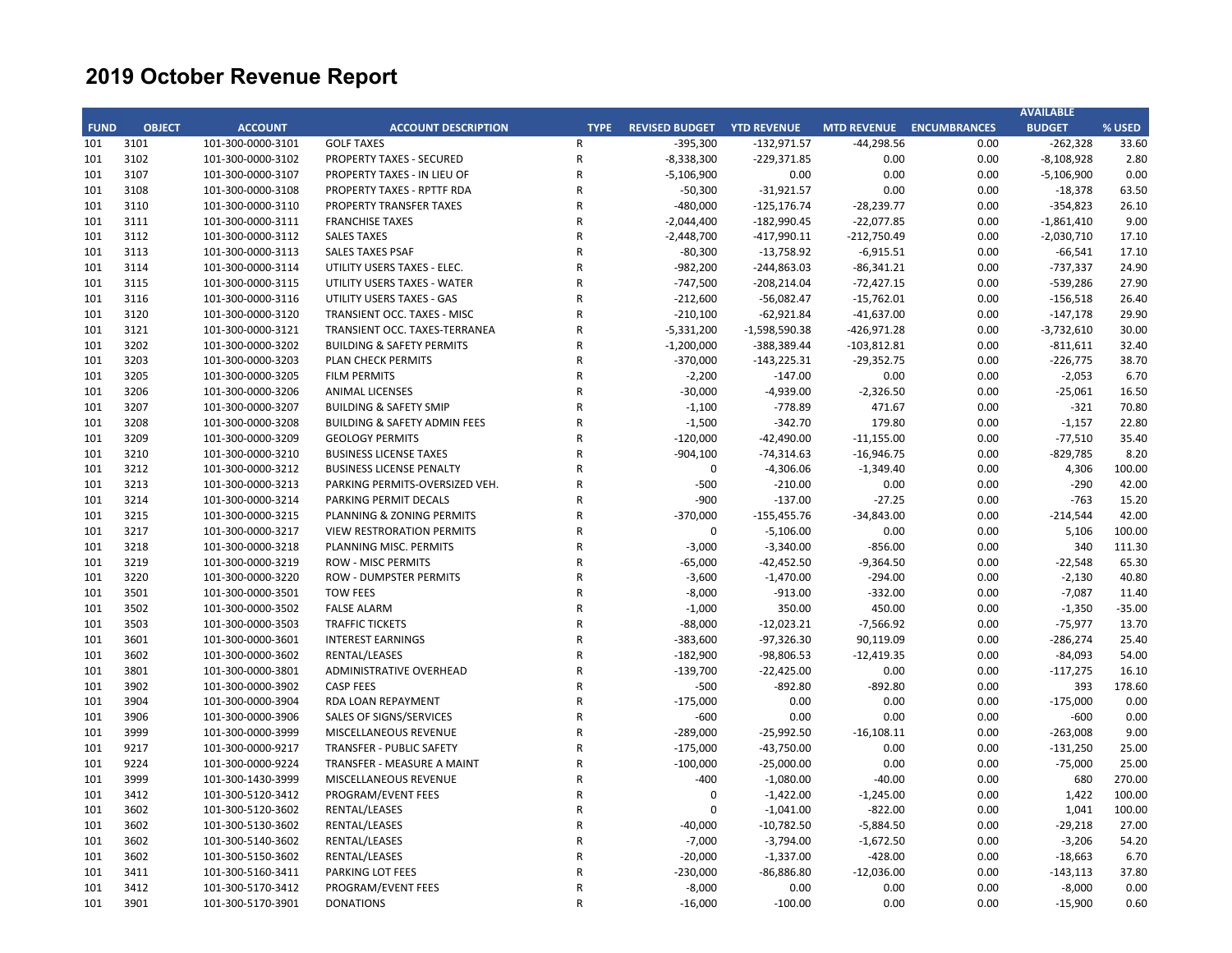|             |               |                   |                                   |              |                                   |               |                          |      | <b>AVAILABLE</b> |        |
|-------------|---------------|-------------------|-----------------------------------|--------------|-----------------------------------|---------------|--------------------------|------|------------------|--------|
| <b>FUND</b> | <b>OBJECT</b> | <b>ACCOUNT</b>    | <b>ACCOUNT DESCRIPTION</b>        | <b>TYPE</b>  | <b>REVISED BUDGET YTD REVENUE</b> |               | MTD REVENUE ENCUMBRANCES |      | <b>BUDGET</b>    | % USED |
| 101         | 3602          | 101-300-5180-3602 | RENTAL/LEASES                     | R            | $-205,000$                        | $-38,603.00$  | $-18,820.00$             | 0.00 | $-166,397$       | 18.80  |
| 101         | 3701          | 101-300-5180-3701 | <b>PVIC SALES TAXABLE</b>         | $\mathsf{R}$ | $-120,000$                        | $-39,739.64$  | $-7,776.64$              | 0.00 | $-80,260$        | 33.10  |
| 101         | 3901          | 101-300-5180-3901 | <b>DONATIONS</b>                  | R            | $\mathbf 0$                       | $-4,225.75$   | $-945.25$                | 0.00 | 4,226            | 100.00 |
| 101         | 3412          | 101-300-5190-3412 | PROGRAM/EVENT FEES                | R            | $-6,000$                          | $-1,962.00$   | 0.00                     | 0.00 | $-4,038$         | 32.70  |
| 101         | 3901          | 101-300-5190-3901 | <b>DONATIONS</b>                  | R            | $-3,000$                          | $-902.00$     | $-102.00$                | 0.00 | $-2,098$         | 30.10  |
| 101         | 3504          | 101-300-4140-3504 | <b>CODE ENFORCEMENT CITATIONS</b> | R            | $\mathbf 0$                       | $-5,537.88$   | 0.00                     | 0.00 | 5,538            | 100.00 |
| 101         | 3412          | 101-300-5131-3412 | PROGRAM/EVENT FEES                | R            | $\mathbf 0$                       | $-13,957.00$  | $-6,997.00$              | 0.00 | 13,957           | 100.00 |
| 202         | 3304          | 202-300-0000-3304 | STATE GRANTS - SECTION 2103       | R            | $-364,400$                        | $-120,008.52$ | $-67,492.14$             | 0.00 | $-244,391$       | 32.90  |
| 202         | 3305          | 202-300-0000-3305 | STATE GRANTS - SECTION 2105       | R            | $-237,700$                        | $-80,295.16$  | $-44,320.94$             | 0.00 | $-157,405$       | 33.80  |
| 202         | 3306          | 202-300-0000-3306 | STATE GRANTS - SECTION 2106       | R            | $-145,100$                        | $-48,569.05$  | $-27,178.35$             | 0.00 | $-96,531$        | 33.50  |
| 202         | 3307          | 202-300-0000-3307 | STATE GRANTS - SECTION 2107       | R            | $-312,100$                        | $-91,153.00$  | $-60,159.28$             | 0.00 | $-220,947$       | 29.20  |
| 202         | 3308          | 202-300-0000-3308 | STATE GRANTS - SECTION 2107.5     | R            | $-6,000$                          | $-6,000.00$   | 0.00                     | 0.00 | $\mathbf 0$      | 100.00 |
| 202         | 3309          | 202-300-0000-3309 | STATE GAS TAX - SB1               | R            | $-707,100$                        | $-66,822.17$  | 0.00                     | 0.00 | $-640,278$       | 9.50   |
| 202         | 3601          | 202-300-0000-3601 | <b>INTEREST EARNINGS</b>          | R            | $-6,800$                          | $-5,150.48$   | $-2,059.87$              | 0.00 | $-1,650$         | 75.70  |
| 202         | 3999          | 202-300-0000-3999 | MISCELLANEOUS REVENUE             | R            | $-48,200$                         | $-76,505.17$  | $-76,505.17$             | 0.00 | 28,305           | 158.70 |
| 203         | 3601          | 203-300-0000-3601 | <b>INTEREST EARNINGS</b>          | R            | $-300$                            | $-148.45$     | $-59.37$                 | 0.00 | $-152$           | 49.50  |
| 209         | 3102          | 209-300-0000-3102 | <b>PROPERTY TAXES - SECURED</b>   | R            | $-2,300$                          | $-76.46$      | 0.00                     | 0.00 | $-2,224$         | 3.30   |
| 209         | 3601          | 209-300-0000-3601 | <b>INTEREST EARNINGS</b>          | R            | $-200$                            | $-171.68$     | $-68.66$                 | 0.00 | $-28$            | 85.80  |
| 211         | 3102          | 211-300-0000-3102 | <b>PROPERTY TAXES - SECURED</b>   | R            | $-606,800$                        | $-19,085.41$  | 0.00                     | 0.00 | $-587,715$       | 3.10   |
| 211         | 3601          | 211-300-0000-3601 | <b>INTEREST EARNINGS</b>          | R            | $-21,200$                         | $-7,520.25$   | $-3,007.63$              | 0.00 | $-13,680$        | 35.50  |
| 213         | 3302          | 213-300-0000-3302 | <b>STATE GRANTS</b>               | R            | $-22,100$                         | 0.00          | 0.00                     | 0.00 | $-22,100$        | 0.00   |
| 213         | 3406          | 213-300-0000-3406 | <b>WASTE REDUCTION FEES</b>       | R            | $-185,000$                        | $-49,607.17$  | $-19,031.77$             | 0.00 | $-135,393$       | 26.80  |
| 213         | 3601          | 213-300-0000-3601 | <b>INTEREST EARNINGS</b>          | R            | $-4,600$                          | $-2,293.96$   | $-917.44$                | 0.00 | $-2,306$         | 49.90  |
| 214         | 3303          | 214-300-0000-3303 | <b>LOCAL GRANTS</b>               | R            | $-50,000$                         | 0.00          | 0.00                     | 0.00 | $-50,000$        | 0.00   |
| 214         | 3601          | 214-300-0000-3601 | <b>INTEREST EARNINGS</b>          | R            | $-900$                            | $-482.76$     | $-193.07$                | 0.00 | $-417$           | 53.60  |
| 215         | 3303          | 215-300-0000-3303 | <b>LOCAL GRANTS</b>               | R            | $-696,200$                        | $-246,314.78$ | $-65,808.02$             | 0.00 | $-449,885$       | 35.40  |
| 215         | 3601          | 215-300-0000-3601 | <b>INTEREST EARNINGS</b>          | R            | $-6,200$                          | $-3,689.83$   | $-1,475.70$              | 0.00 | $-2,510$         | 59.50  |
| 216         | 3303          | 216-300-0000-3303 | <b>LOCAL GRANTS</b>               | R            | $-839,400$                        | $-296,934.09$ | $-79,337.29$             | 0.00 | $-542,466$       | 35.40  |
| 216         | 3601          | 216-300-0000-3601 | <b>INTEREST EARNINGS</b>          | R            | $-10,000$                         | $-12,755.74$  | $-5,101.49$              | 0.00 | 2,756            | 127.60 |
| 217         | 3302          | 217-300-0000-3302 | <b>STATE GRANTS</b>               | R            | $-130,000$                        | $-75,993.11$  | $-20,045.49$             | 0.00 | $-54,007$        | 58.50  |
| 217         | 3601          | 217-300-0000-3601 | <b>INTEREST EARNINGS</b>          | R            | $-1,000$                          | $-509.13$     | $-203.62$                | 0.00 | $-491$           | 50.90  |
| 220         | 3303          | 220-300-0000-3303 | <b>LOCAL GRANTS</b>               | R            | $-522,200$                        | $-184,606.15$ | $-49,333.24$             | 0.00 | -337,594         | 35.40  |
| 220         | 3601          | 220-300-0000-3601 | <b>INTEREST EARNINGS</b>          | R            | $-23,200$                         | $-4,728.11$   | $-1,890.95$              | 0.00 | $-18,472$        | 20.40  |
| 221         | 3303          | 221-300-0000-3303 | <b>LOCAL GRANTS</b>               | R            | $-591,800$                        | $-207,006.52$ | $-55,415.63$             | 0.00 | -384,793         | 35.00  |
| 221         | 3601          | 221-300-0000-3601 | <b>INTEREST EARNINGS</b>          | R            | $-300$                            | $-422.59$     | $-169.01$                | 0.00 | 123              | 140.90 |
| 222         | 3601          | 222-300-0000-3601 | <b>INTEREST EARNINGS</b>          | R            | $-12,400$                         | $-4,762.73$   | $-1,904.79$              | 0.00 | $-7,637$         | 38.40  |
| 223         | 3601          | 223-300-0000-3601 | <b>INTEREST EARNINGS</b>          | R            | $-8,100$                          | $-3,995.93$   | $-1,598.12$              | 0.00 | $-4,104$         | 49.30  |
| 223         | 9101          | 223-300-0000-9101 | <b>TRANSFER - GENERAL FUND</b>    | R            | $-35,000$                         | $-8,750.00$   | 0.00                     | 0.00 | $-26,250$        | 25.00  |
| 224         | 3303          | 224-300-0000-3303 | <b>LOCAL GRANTS</b>               | R            | $-90,000$                         | 0.00          | 0.00                     | 0.00 | $-90,000$        | 0.00   |
| 224         | 3601          | 224-300-0000-3601 | <b>INTEREST EARNINGS</b>          | R            | $-1,100$                          | $-305.25$     | $-122.08$                | 0.00 | $-795$           | 27.80  |
| 225         | 3102          | 225-300-0000-3102 | <b>PROPERTY TAXES - SECURED</b>   | R            | $-55,100$                         | 0.00          | 0.00                     | 0.00 | $-55,100$        | 0.00   |
| 225         | 3601          | 225-300-0000-3601 | <b>INTEREST EARNINGS</b>          | R            | $-1,900$                          | $-1,935.96$   | $-774.26$                | 0.00 | 36               | 101.90 |
| 225         | 9330          | 225-300-0000-9330 | TRANSFER - INFRASTRUCTURE         | R            | $-455,000$                        | $-113,750.00$ | 0.00                     | 0.00 | $-341,250$       | 25.00  |
| 227         | 3601          | 227-300-0000-3601 | <b>INTEREST EARNINGS</b>          | R            | $-900$                            | $-7.98$       | $-3.19$                  | 0.00 | -892             | 0.90   |
| 228         | 3601          | 228-300-0000-3601 | <b>INTEREST EARNINGS</b>          | R            | $-9,500$                          | -4,046.91     | $-1,618.51$              | 0.00 | $-5,453$         | 42.60  |
| 228         | 3901          | 228-300-0000-3901 | <b>DONATIONS</b>                  | R            | 0                                 | $-6,500.00$   | $-3,000.00$              | 0.00 | 6,500            | 100.00 |
| 285         | 3601          | 285-300-0000-3601 | <b>INTEREST EARNINGS</b>          | R            | $-1,100$                          | $-675.30$     | 0.00                     | 0.00 | $-425$           | 61.40  |
| 285         | 9101          | 285-300-0000-9101 | <b>TRANSFER - GENERAL FUND</b>    | R            | $-55,000$                         | $-13,750.00$  | 0.00                     | 0.00 | $-41,250$        | 25.00  |
| 310         | 3301          | 310-300-0000-3301 | <b>FEDERAL GRANTS</b>             | R            | $-139,300$                        | $-4,675.00$   | 0.00                     | 0.00 | $-134,625$       | 3.40   |
| 330         | 3601          | 330-300-0000-3601 | <b>INTEREST EARNINGS</b>          | R            | $-285,500$                        | $-142,394.97$ | $-56,949.01$             | 0.00 | $-143,105$       | 49.90  |